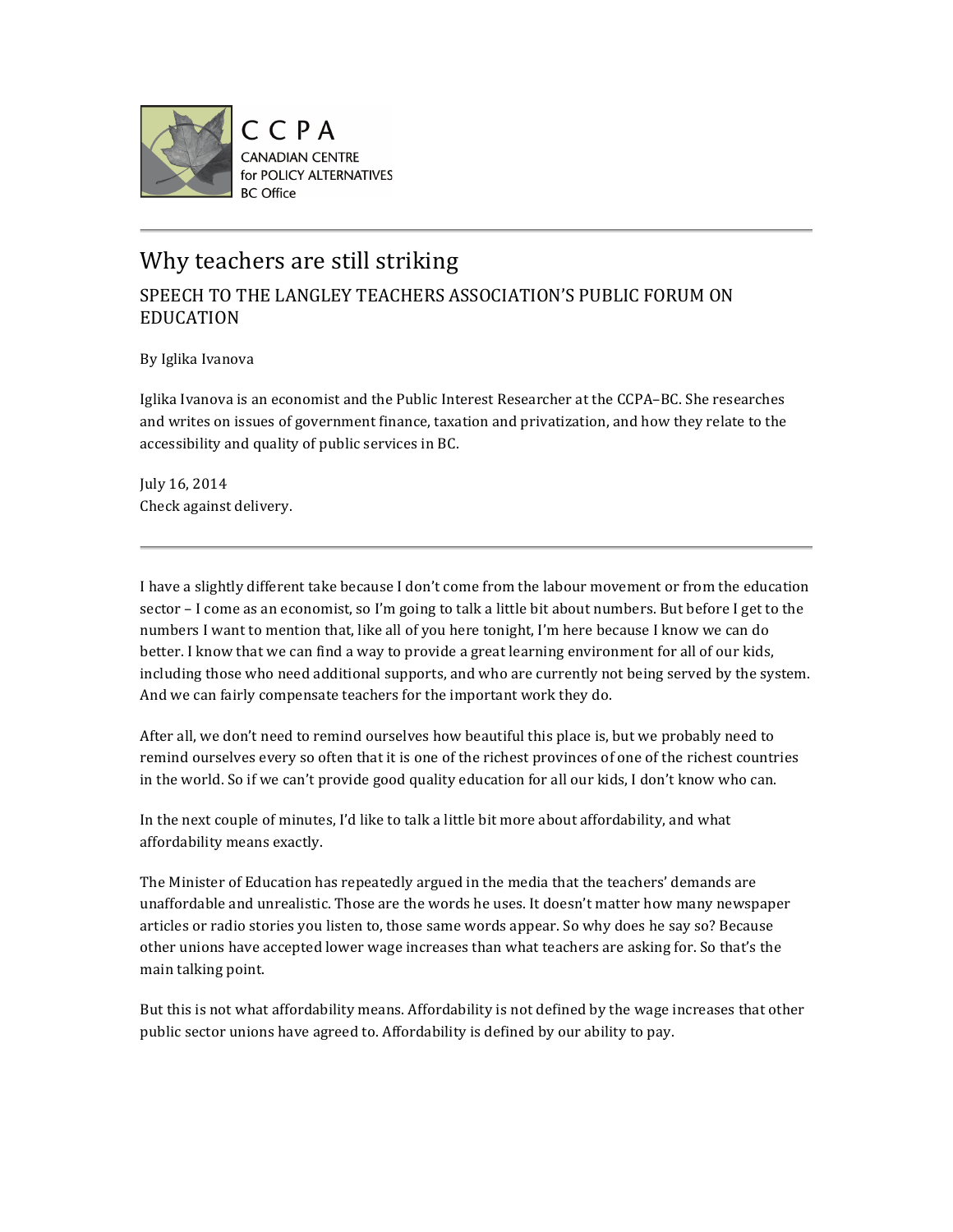As a province, our ability to pay for education, and for other services that we want to provide together, depends on two things: one is the size of our economy, and the other is our tax rates. I'll talk about both in turn.

First, the economy: Five years after the recession, the BC economy is doing okay. We're not booming—I'm sure you all know that—but our economy is still projected to grow.<sup>1</sup>

The teachers are bargaining for a five-year term, so I looked at the BC Budget and I asked, "How much does the government forecast that the economy will grow over the five years of the collective agreement?"

The economy is projected to grow by 19%.<sup>2</sup> That's not adjusted for inflation, but neither are the teachers' wage demands. That's not a small number.

Now provincial government revenues have been undermined by tax cuts, but they're also growing in line with the economy. They are projected to increase by  $15%$  over that five-year term of the agreement.3

Even if we accept the government's costing of the teachers' demands as a  $14.5\%$  increase<sup>4</sup>—which a lot of people are disputing—this is actually in line with projected revenue increases of 15% over the next five years. This seems to me both realistic and affordable when you look at the budget.

Yes, it's a higher than what other unions have agreed to, but it is in line with the actual growth of our economy and with the growth of the current government budget. It simply ensures that teachers share in the benefits of prosperity.

Besides, considering that teachers have taken two years of zero increases, you can think of that 14.5% as an amount spread over seven years and not five years<sup>5</sup>. Then it becomes even more affordable and more realistic.

Comparisons to other unions' negotiated increases are not how we assess affordability. For whatever reason, these unions have agreed on wage increases lower than inflation—and I want to highlight that, because 5.5% over five years is actually lower than inflation—and that means they are taking actual wage cuts<sup>6</sup>. This is happening at a time when we expect to see real, per capita GDP growth – and they're taking less-than-inflation wage increases. That means that public sector workers who have agreed on these increases will not be sharing in the benefits of growth over the next five years. That's a problem

The real contentious issue in this round of bargaining, however, is not the wages but provisions around class size and composition. That's because legislation introduced in 2002—which has since been found illegal by the BC Supreme Court twice—has resulted in higher class sizes, fewer specialist instructors and specialty programs, and fewer supports for kids with disabilities. That has, however, kept a lid on costs of the education system in BC; costs have increased slower than they have increased in the rest of the country. But is it worth it? I argue it's not because it has also undermined the quality of education we are able to provide.

 $\bigcirc$  unifor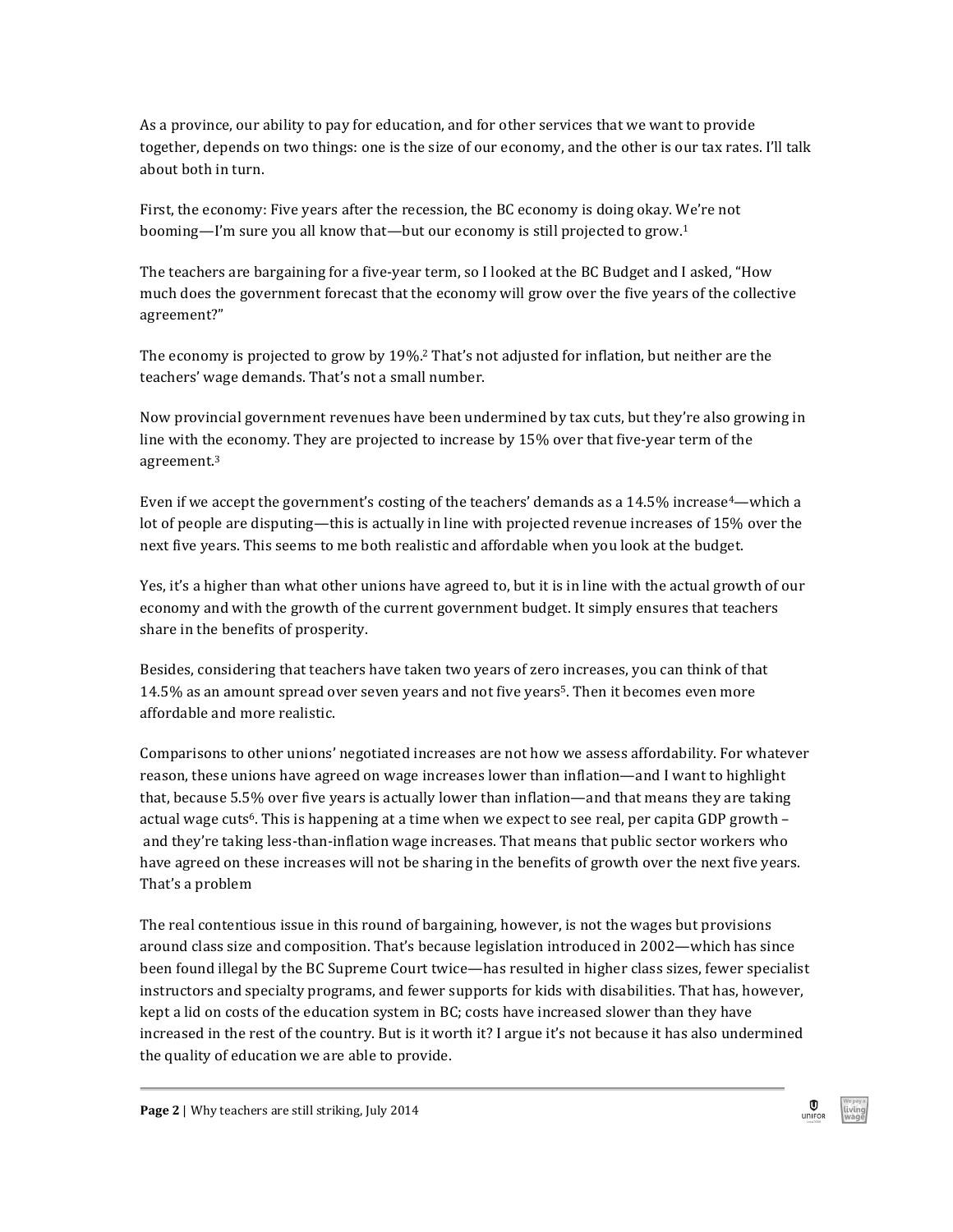BC teachers are asking for smaller classes, and for more supports for kids. Does this cost money? You bet it costs money! But this is money that we, as a society, should be happy to spend, because it represents investment in our children. Any economist will tell you that education is one of the best investments you can make as a society. And the earlier you make it, the better off you are. It is fundamental in today's rapidly changing knowledge-based economy. It's also the key to promoting equality of opportunity and social mobility, and it is becoming ever more important as we see growing income inequality. Providing great education for all kids is the most reliable and sustainable way to build a better future for everyone, regardless of their parents' means or background.

The Minister of Education argues we can't afford to provide high quality education for all kids. He says all existing government revenues have been committed to other important projects and services. Including that 15% growth, it's all been committed.

But the thing to keep in mind is, as I've mentioned, government can choose how much revenues they have available to spend, and they choose it by setting tax rates. Saying there's no money for education improvements doesn't mean we can't afford it. It just means we can't pay for them with our current taxes. But we can choose to increase tax rates.

Federal and provincial taxes have declined considerably over the last ten years. The BC government likes to brag about having the lowest income tax rates in the country. But what good is having the lowest personal income tax rate if we also have the highest poverty rate, and the highest child poverty rate, and if we're cutting arts and sports programs in schools, and if we can't provide kids with learning challenges the kinds of supports they need? What good is it?

If we collected taxes at the same share of the economy now as we did in 2001, we would have \$2.5 billion more to spend on needed public services<sup>7</sup>. That would more than pay for the class size and composition improvements you are asking for.

There is room, as you see, to increase taxes modestly. We have the lowest tax rates. But maybe we don't need to have the lowest.

It can be done. For example, last year the provincial government chose to create a temporary new tax bracket for people earning over \$150,000 a year to help reduce the deficit faster. They have shown that it is possible to change tax rates if you have something you want to pay for. This new tax bracket was introduced for only two years—it expires December 2015—and it raises around \$205 million a year.

If we made this tax bracket permanent instead of having it expire in December 2015, that would almost cover all the costs of improved class size and composition that teachers are asking for.

And if we introduced a new tax bracket at incomes over \$200,000 on top of that, this would generate an additional \$250 million per year that we could use to improve education or whatever else<sup>8</sup>.

SFU Economics professor Krishna Pendakur—who was one of my professors in my undergrad degree there—had an op-ed recently in the Vancouver  $Sun<sup>9</sup>$ . It was a great piece, and he offered another

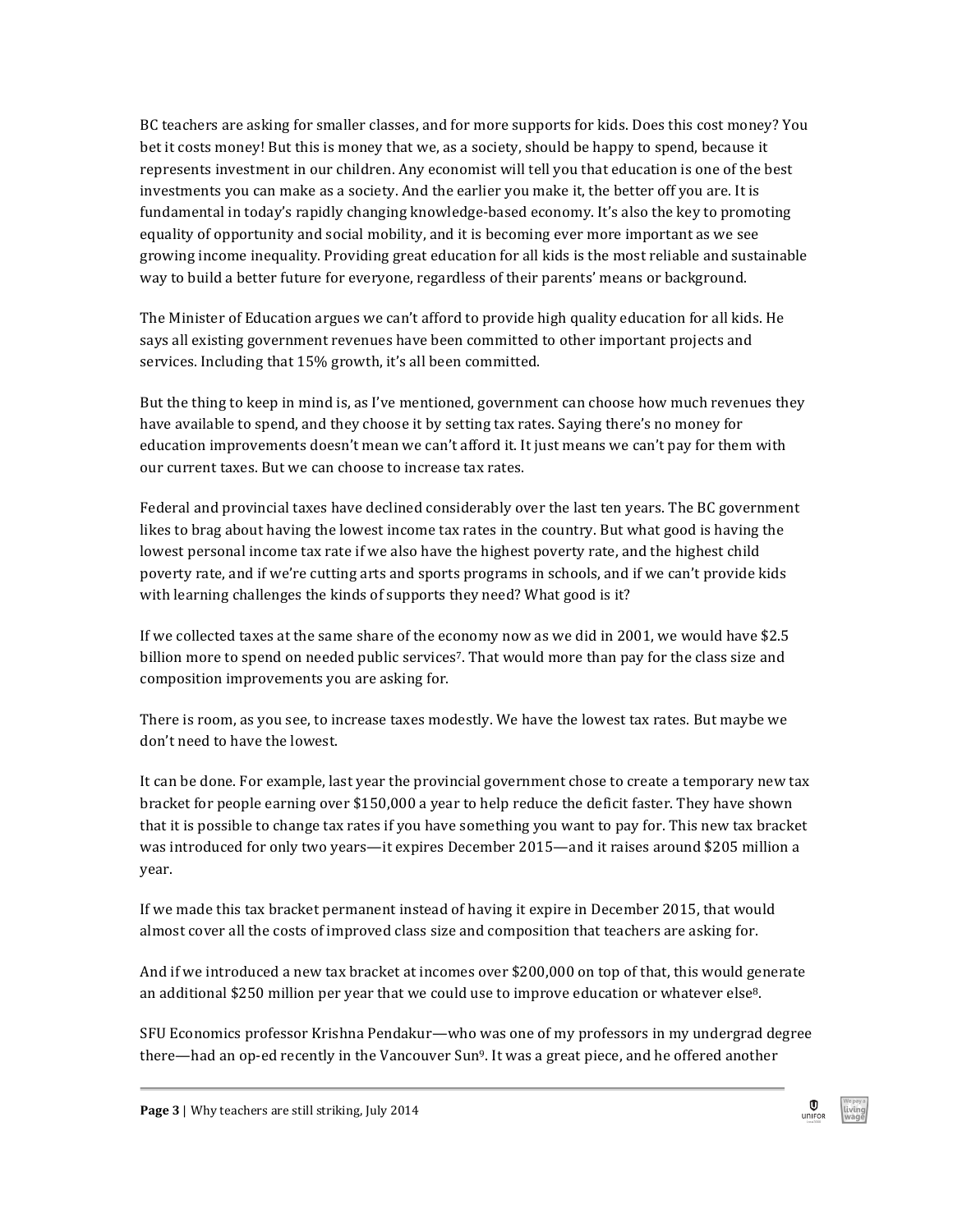option: he mentioned if we increase taxes by just  $3%$  overall, that would raise an additional \$1 billion per year. For most people, this would amount to between \$100 and \$500 per year – it's only those in the top  $1\%$  that would be paying more

A report we published last year called *Progressive Tax Options for BC* outlines a number of other possibilities – there are many different ways we can generate revenues if the will is there.

And just yesterday, if you read the newspaper you saw that the BC government ended the fiscal year with a larger than anticipated surplus<sup>10</sup>. That's another 200 million – almost enough to cover the costs for the one-time grievance fund that the teachers are asking for.

To sum it up: Investing in excellent education for all our kids is not only realistic and affordable, it's fundamental for building the kind of just and sustainable society that we all want to live in.

Thank you.

!!!!!!!!!!!!!!!!!!!!!!!!!!!!!!!!!!!!!!!!!!!!!!!!!!!!!!!!!!!!

 $2$  The BC Ministry of Finance uses a lower economic growth forecast than the private sector (Economic Forecast Council) for the BC Budget. In BC Budget 2014, the Ministry's forecast for nominal economic growth (before adjusting for inflation) is 2.6% in 2013, 3.6% in 2013, 4.3% in 2015, 4.4% in 2016, 4.5% in each of 2017 and 2018. For the five-year period 2013 to 2017, which corresponds to BCTF's proposed contract term from  $2013/14$  to  $2017/18$  this adds up to  $19.4\%$ nominal GDP growth. Source: BC Budget 2014, p. 83.

 $3BC$  Budget includes the following provincial revenue projections:  $4.5\%$  in  $2013/14$ ,  $1.9\%$  in 2014/15, 2.8% in 2015/16, 3.1% 2016/17. Assuming revenue growth in 2017/18 matches the forecast for the previous year, this adds up to  $15.4\%$  over the  $2013/14 - 2017/18$  term of a teachers' collective agreement. Source: BC Budget 2014, p. 123.

<sup>4</sup> See the BC government-sponsored advertisement at:

http://www.news1130.com/2014/06/20/education-critic-slams-the-bc-government-for-a-frontpage^ad^on^the^teachers^dispute/comment^page^4/

Barriers%20to%20Concluding%20a%20Negotiated%20Collective%20Agreement%20^ %20Cost%20of%20BCTF%20Proposals%20Currently%20on%20the%20Table.pdf

BC Budget 2014 projects a total inflation increase of 7.5% over the period 2013-2017 (p. 73).

<sup>&</sup>lt;sup>1</sup>The Economics Forecast Council, a group of private sector economists that provides regular economic forecasts to the BC Ministry of Finance, estimates that the BC economy grew by 1.4% in real terms (after adjusting for inflation) in 2013 and forecasts real economic growth of 2.3% in 2014 and 2.7% per year for 2015-2018. The Council forecast for nominal economic growth (before adjusting for inflation) is 2.7% for 2013, 3.9% in 2014, 4.7% in 2015 and 4.8% in 2016-2018. Source: BC Budget 2014, p. 90.

 $5$ The last BCTF collective agreement with BCPSEA covered the period 2011/12 to 2012/13 and included no wage increase.

 $6$  According to a statement released by the BCPEA on June 19, 2014, the average public sector collective agreement to date is for a total compensation increase of 5.5% over 5 years. http://www.bcpsea.bc.ca/documents/Media/Backgrounder/00-UPDATED-August%2031-Backgrounder-